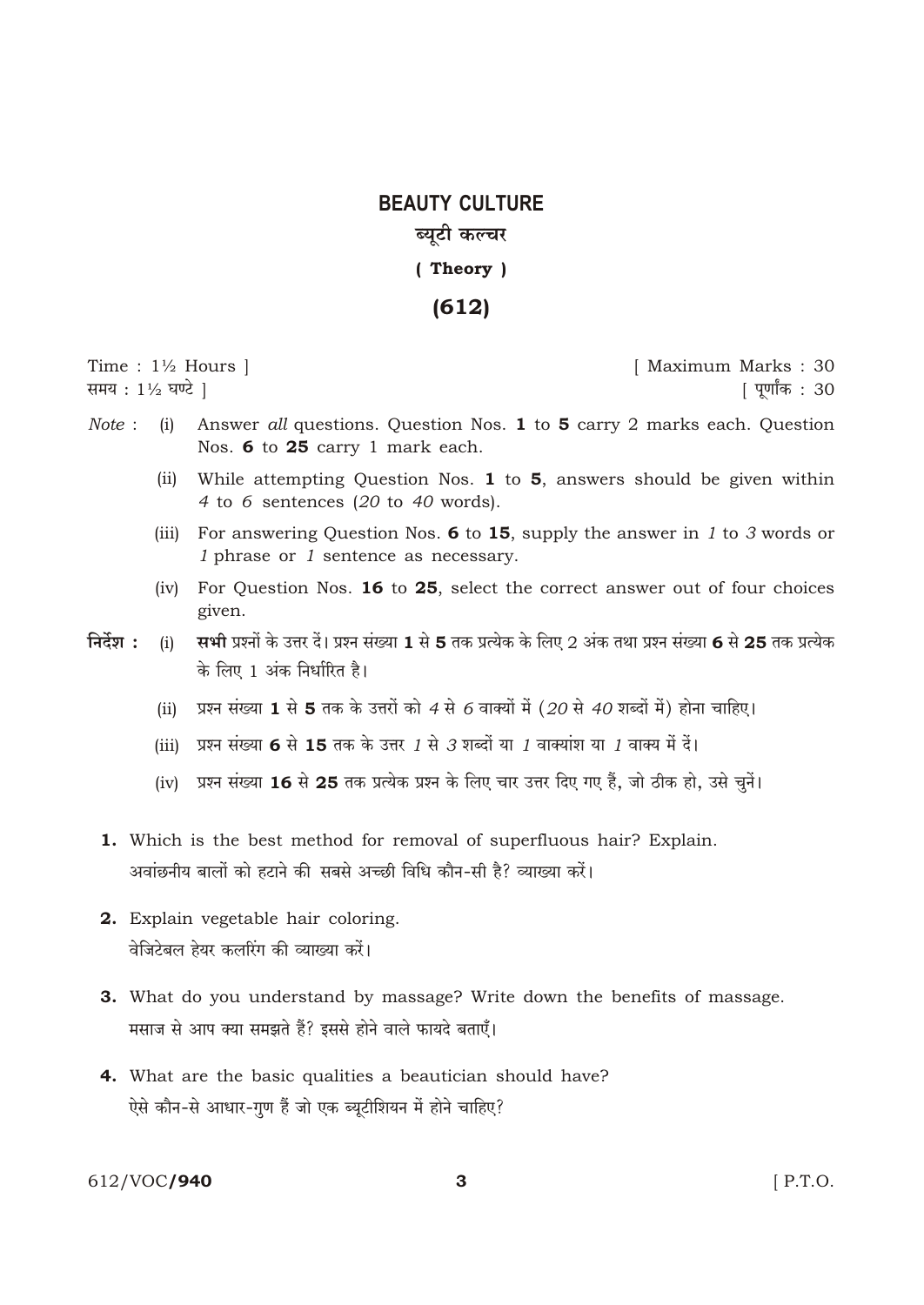- 5. Write about various types of haircuts which are in fashion. फैशन के अनुरूप विभिन्न प्रकार की हेयर-कटिंग के बारे में लिखें।
- 6. Which is the best nail shape? सबसे अच्छी नेल शेप कौन-सी है?
- 7. Name the types of dandruff. डैन्डफ के प्रकार बताएँ।
- 8. Name the fruits and vegetables which contain vitamin C. ऐसे फलों व सब्जियों के नाम बताएँ जिनमें विटामिन C पाया जाता है।
- 9. Name the tool which is used only in the manicure for men. ऐसे औज़ार का नाम बताएँ जो सिर्फ आदमियों का मैनिक्युर करते समय प्रयोग में लाया जाता है।
- 10. Name the comb which is used while cutting hair. उस कंघी का नाम बताएँ जिसका प्रयोग बालों की कटिंग के समय करते हैं।
- 11. Name the Asana which looks like a 'lotus'. ऐसा कौन-सा आसन है जो 'कमल' के समान दिखता है?
- 12. Name any two casual hair-styles. आमतौर पर बनाए जाने वाले किन्हीं दो हेयर-स्टाइल के नाम बताएँ।
- 13. Name the main chemical used in chemical hair colour. ऐसा कौन-सा प्रमुख केमिकल है जिसका प्रयोग केमिकल हेयर कलर में करते हैं?
- 14. Which instrument is used for extracting blackheads? ब्लैक-हेड्स निकालने के लिए किस औज़ार का प्रयोग करते हैं?
- 15. Which wax is used for removing upper lips hair? अपर लिप्स के बालों को हटाने के लिए किस वैक्स का प्रयोग करते हैं?

612/VOC/940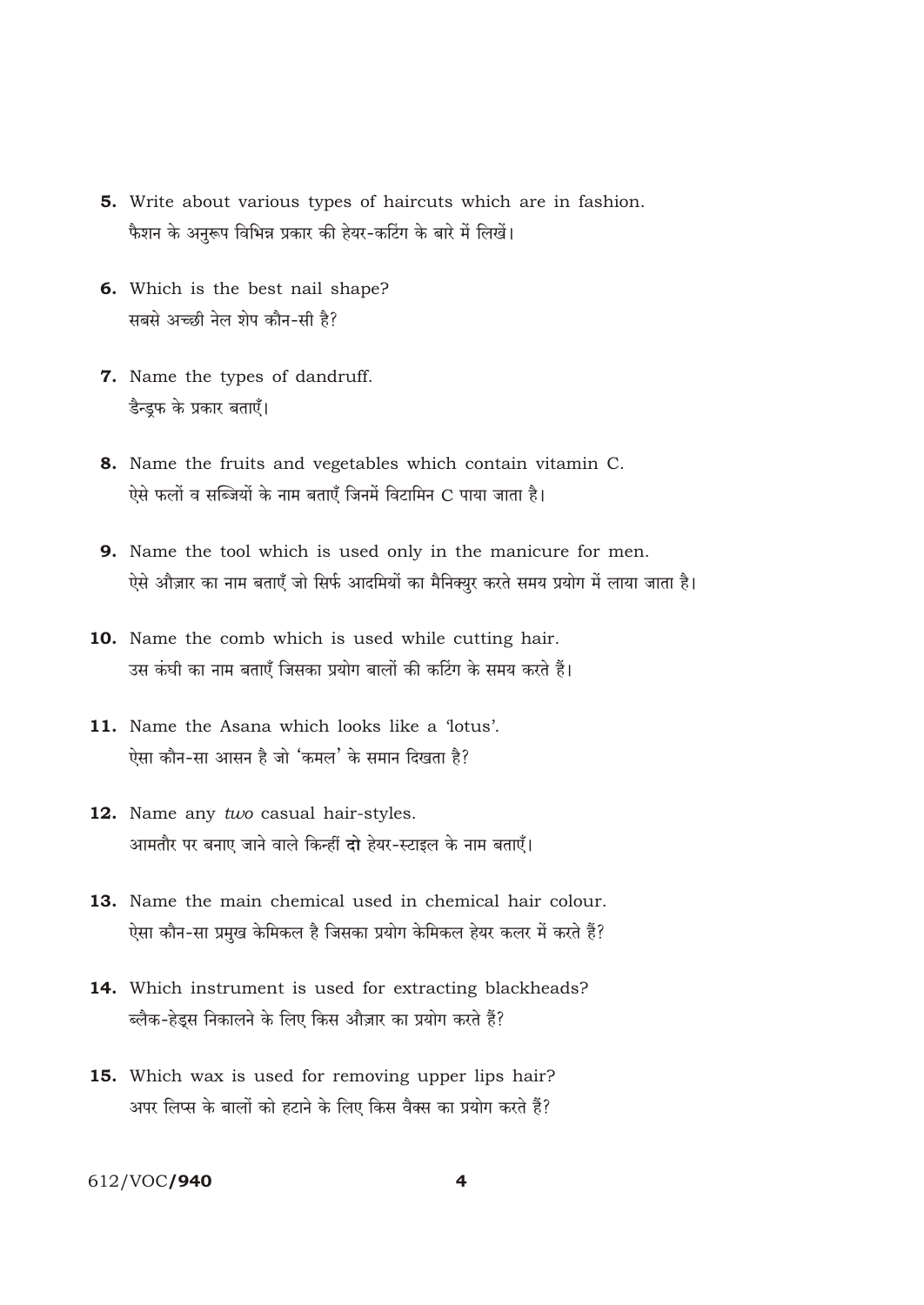| Dress should be selected on the basis of                    |     |                                    |
|-------------------------------------------------------------|-----|------------------------------------|
| occasion<br>(A)                                             | (B) | climate                            |
| (C) personality                                             | (D) | All of the above                   |
|                                                             |     |                                    |
| कपड़ों का चुनाव निम्न के आधार पर होना चाहिए                 |     |                                    |
| उत्सव<br>(A)                                                | (B) | मौसम                               |
| (C) व्यक्तित्व                                              | (D) | उपरोक्त सभी                        |
|                                                             |     |                                    |
| <b>17.</b> Which one of them is a layer of the 'Hair Root'? |     |                                    |
| Cuticle<br>(A)                                              | (B) | Cortex                             |
| Medulla<br>(C)                                              | (D) | None of the above                  |
|                                                             |     |                                    |
| निम्न में से कौन-सा लेयर 'हेयर रूट' का हिस्सा है?           |     |                                    |
| (A) क्यूटिकल                                                | (B) | कॉर्टेक्स                          |
| (C) मेडूला                                                  | (D) | उपरोक्त में से कोई नहीं            |
|                                                             |     |                                    |
| 18. Athlete's foot                                          |     |                                    |
| (A) Fungal infection of toe nails                           | (B) | Thickens skin on the toes          |
| (C) Toe nails gets into the skin                            | (D) | All of the above                   |
|                                                             |     |                                    |
| एथलिट फूट                                                   |     |                                    |
| (A) पंजों के नाखूनों का फंगल इन्फेक्शन है                   |     | (B) पंजों की त्वचा मोटी हो जाती है |
| (C) पंजों के नाखून त्वचा के अन्दर धस जाते हैं               | (D) | उपरोक्त सभी                        |
|                                                             |     |                                    |
| <b>19.</b> A balanced diet should have                      |     |                                    |
| protein<br>(A)                                              | (B) | carbohydrates                      |
| minerals<br>(C)                                             | (D) | All of the above                   |
|                                                             |     |                                    |
| सन्तुलित आहार में होना चाहिए                                |     |                                    |
| प्रोटीन<br>(A)                                              | (B) | कार्बोहाइड्रेट्स                   |
| मिनरल्स<br>(C)                                              |     | (D) उपरोक्त सभी                    |
|                                                             |     |                                    |

16. Dress should be selected on the basis of

612/VOC**/940** 

 $[$  P.T.O.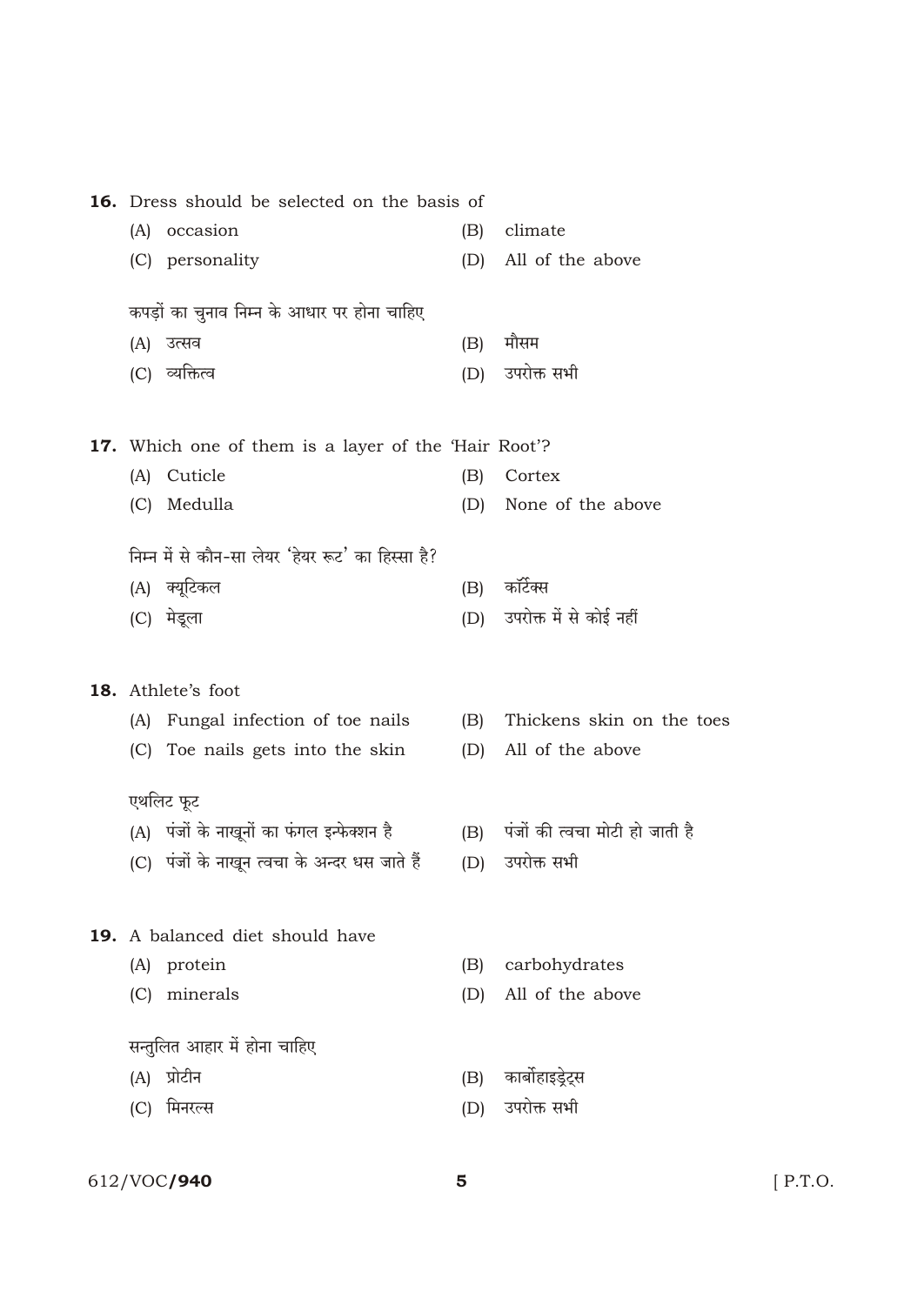| <b>20.</b> Which one is a depilation method of hair removal?             |     |           |
|--------------------------------------------------------------------------|-----|-----------|
| (A) Waxing                                                               | (B) | Shaving   |
| (C) Threading                                                            | (D) | Bleaching |
| निम्न में से बालों को हटाने की कौन-सी प्रक्रिया डेपिलेशन के अन्तर्गत है? |     |           |
| (A) वैक्सिंग                                                             | (B) | शेविंग    |
| थ्रेडिंग                                                                 |     |           |

21. Which of the following is a secondary color?

| (A) Green                            |     | (B) Red  |
|--------------------------------------|-----|----------|
| (C) Yellow                           |     | (D) Blue |
| निम्न में से कौन-सा सेकण्डरी रंग है? |     |          |
| (A) हरा                              |     | (B) लाल  |
| पीला<br>(C)                          | (D) | नीला     |

22. Which facial shape is considered the best for hair-styles? (A) Oblong face (B) Round face (C) Square face (D) Oval face चेहरे का कौन-सा आकार हेयर-स्टाइल के लिए सबसे उत्तम माना जाता है? (A) लम्बा चेहरा (B) गोल चेहरा (C) चकोर चेहरा (D) अण्डाकार चेहरा

23. Which conditioner is used for oily hair?

|                                                  | (A) Vinegar | (B)      | Lemon                       |  |
|--------------------------------------------------|-------------|----------|-----------------------------|--|
|                                                  | (C) Cream   |          | (D) None of the above       |  |
| ऑयली बालों के लिए किस कन्डिशनर का प्रयोग करेंगे? |             |          |                             |  |
|                                                  | (A) सिरका   | (B) नीबू |                             |  |
|                                                  | (C) क्रीम   |          | (D) उपरोक्त में से कोई नहीं |  |
|                                                  |             |          |                             |  |

612/VOC/940